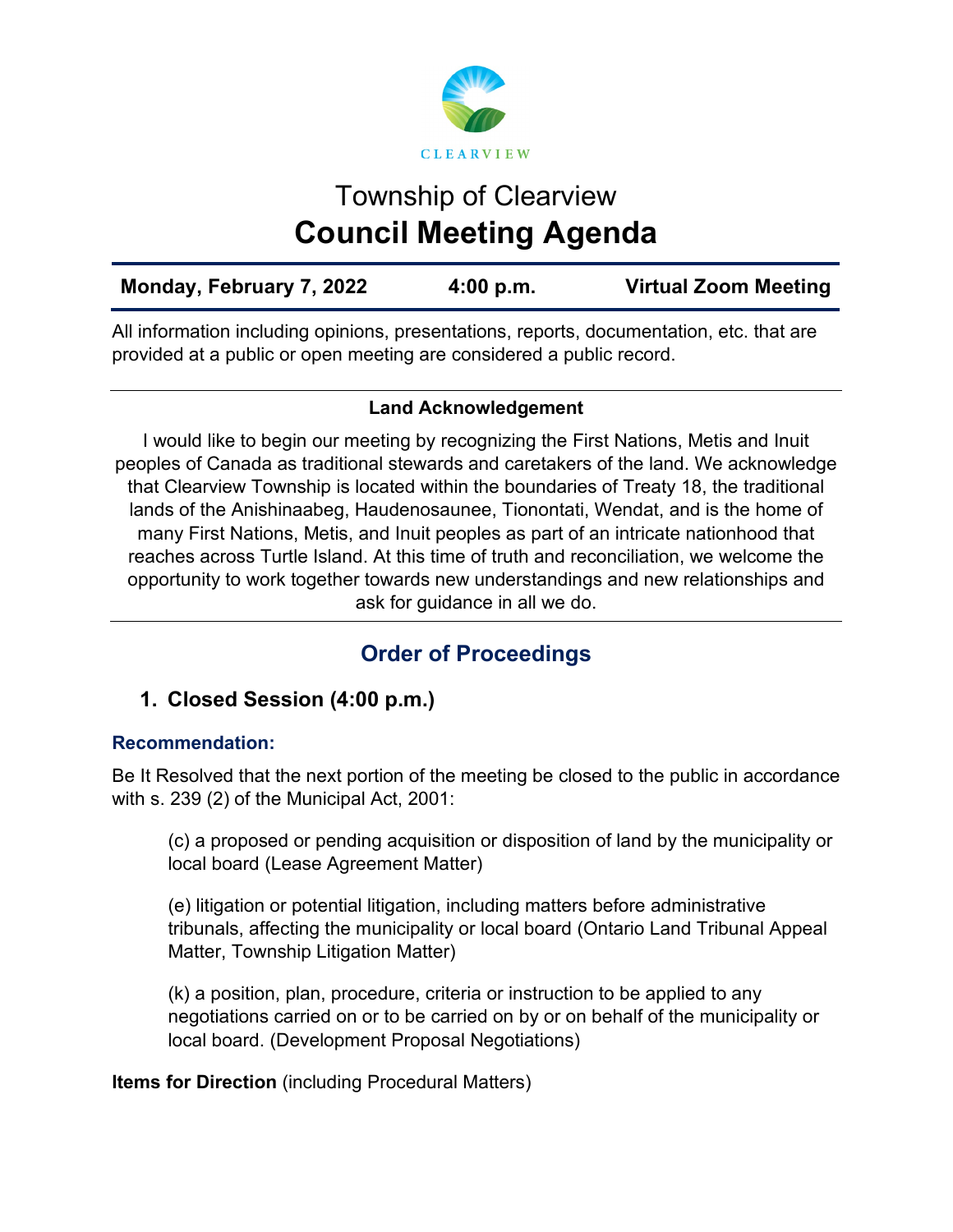- a) Approval of Closed Meeting Minutes
- b) Item(s) for Closed Session:
	- Lease Agreement Matter
	- Ontario Land Tribunal Appeal Matter
	- Development Proposal Negotiations
	- Township Litigation Matter
- c) Identification of items to arise in Open Session
- d) Resolution to reconvene into Open Session

## **2. Approval of Agenda (5:30 p.m.)**

#### **Recommendation:**

Be It Resolved that Council of the Township of Clearview hereby approve the Agenda dated February 7, 2022 as presented.

## **3. Disclosure of Pecuniary Interest and General Nature Thereof**

## **4. Public Participation**

### **Be advised that comments and views expressed under Public Participation Period are not the views of the Township of Clearview, Council, or the Administration.**

Written comments will be received until noon on February  $7<sup>th</sup>$ , 2022. Please note that any submissions received after 12:00 noon will not be added to the February 7<sup>th</sup> Council agenda.

To submit a comment, the public must use the public participation portal on the Township's website at:

<https://www.clearview.ca/government-committees/council/public-participation-period>

#### **[4.1 Marie McInnis \(Winter Safety Clearview Meadows School\)](https://www.clearview.ca/sites/default/files/uploads/publications/4.1_marie_mcinnis_winter_safety_clearview_meadows_school.pdf)**

## **5. Deputations and Presentations**

No deputations or presentations.

## **6. Public Meetings**

No public meetings.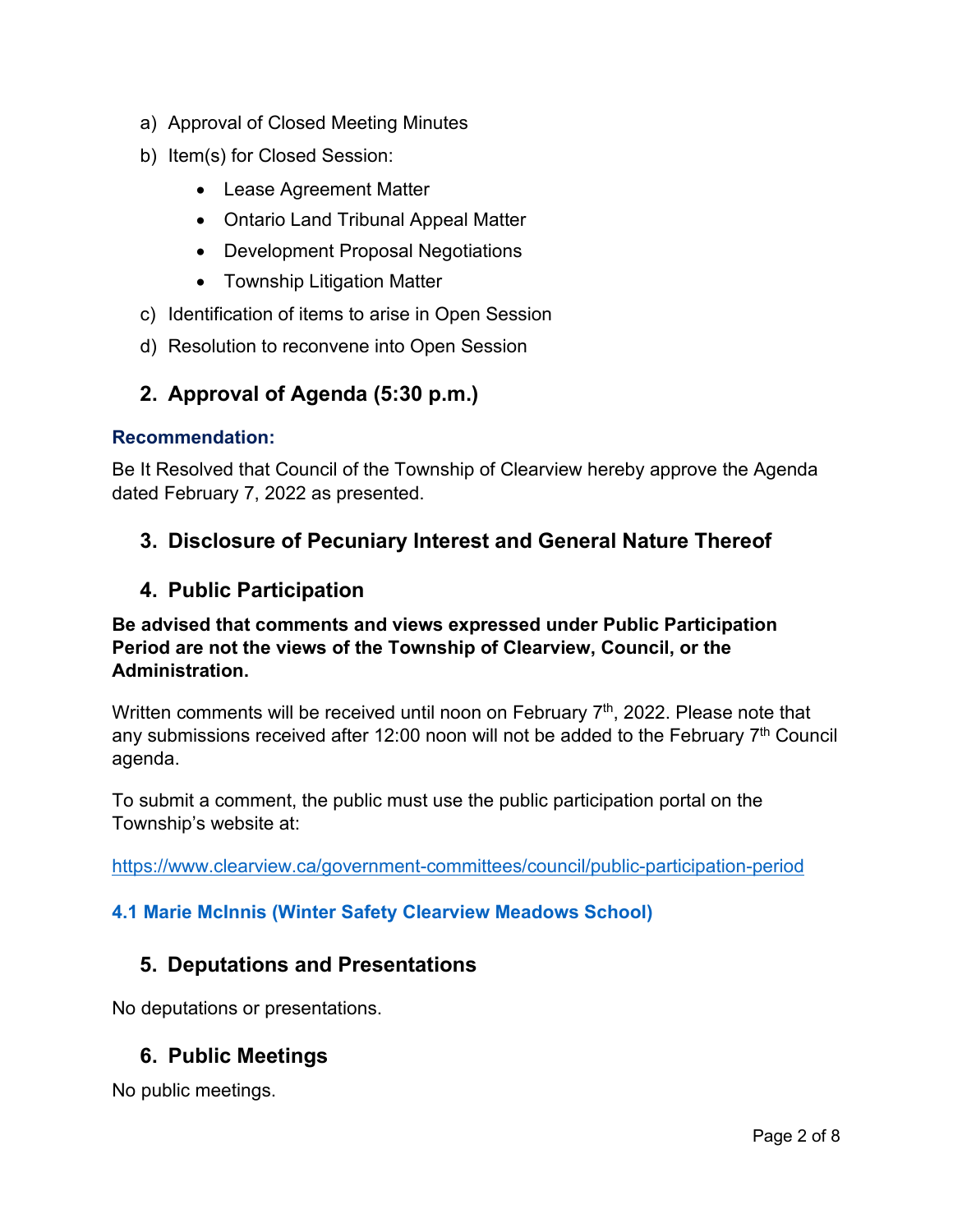# **7. Approval of Council Meeting Minutes**

#### **Recommendation:**

Be It Resolved that Council of the Township of Clearview hereby approves the Minutes of the following Council Meetings as presented:

- **[January 17, 2022](https://www.clearview.ca/sites/default/files/uploads/publications/2022-01-17_council_meeting_minutes.pdf)**
- **[January 19, 2022 \(Budget Workshop #3\)](https://www.clearview.ca/sites/default/files/uploads/publications/2022-01-19_special_council_meeting_minutes_budget_workshop_3.pdf)**
- **8. Business arising from Minutes (if any)**
- **9. Communications from the Mayor**
- **9.1. Closed Session Report (if any)**
- **9.2. Township of Adjala-Tosorontio – [Provincial/Federal Funding Support](https://www.clearview.ca/sites/default/files/uploads/publications/9.2_adj-tos_funding_support_request_for_bridges_and_culverts.pdf)  [Request for Bridge/Culvert Replacements](https://www.clearview.ca/sites/default/files/uploads/publications/9.2_adj-tos_funding_support_request_for_bridges_and_culverts.pdf)**

#### **Recommendation:**

Be It Resolved that Council of the Township of Clearview supports the requests from the Township of Adjala-Tosorontio, the Township of Adelaide-Metcalfe, the Township of Lake of Bays, the Township of Amaranth, and Northumberland County for the Federal and Provincial Governments to provide more funding to rural municipalities to support infrastructure projects related to major bridge and culvert replacements; and,

That this resolution be forward to the Premier of Ontario, Provincial Minister of Finance, Federal Finance Minister, AMO, and all Ontario municipalities.

**9.3. NVCA Media Release - [Mariane McLeod and Gail Little Lead 2022 NVCA](https://www.clearview.ca/sites/default/files/uploads/publications/9.3_nvca_media_release_-_mariane_mcleod_and_gail_little_lead_2022_nvca_board_of_directors.pdf)  [Board of Directors](https://www.clearview.ca/sites/default/files/uploads/publications/9.3_nvca_media_release_-_mariane_mcleod_and_gail_little_lead_2022_nvca_board_of_directors.pdf)**

#### **9.4. [NVCA Board Meeting Highlights –](https://www.clearview.ca/sites/default/files/uploads/publications/9.4_nvca_board_meeting_highlights_-_january_2022.pdf) January 2022**

#### **Recommendation:**

Be It Resolved that Council of the Township of Clearview hereby receive Communications from the Mayor for information.

## **10. County Reports and Information**

**10.1. Notice of Study & PIC - [Barrie Collingwood Railway Active Transportation](https://www.clearview.ca/sites/default/files/uploads/publications/10.1_county_of_simcoe_public_info_centre_notice_-_barrie_collingwood_railway_active_transportation_trail.pdf)  [Trail](https://www.clearview.ca/sites/default/files/uploads/publications/10.1_county_of_simcoe_public_info_centre_notice_-_barrie_collingwood_railway_active_transportation_trail.pdf)**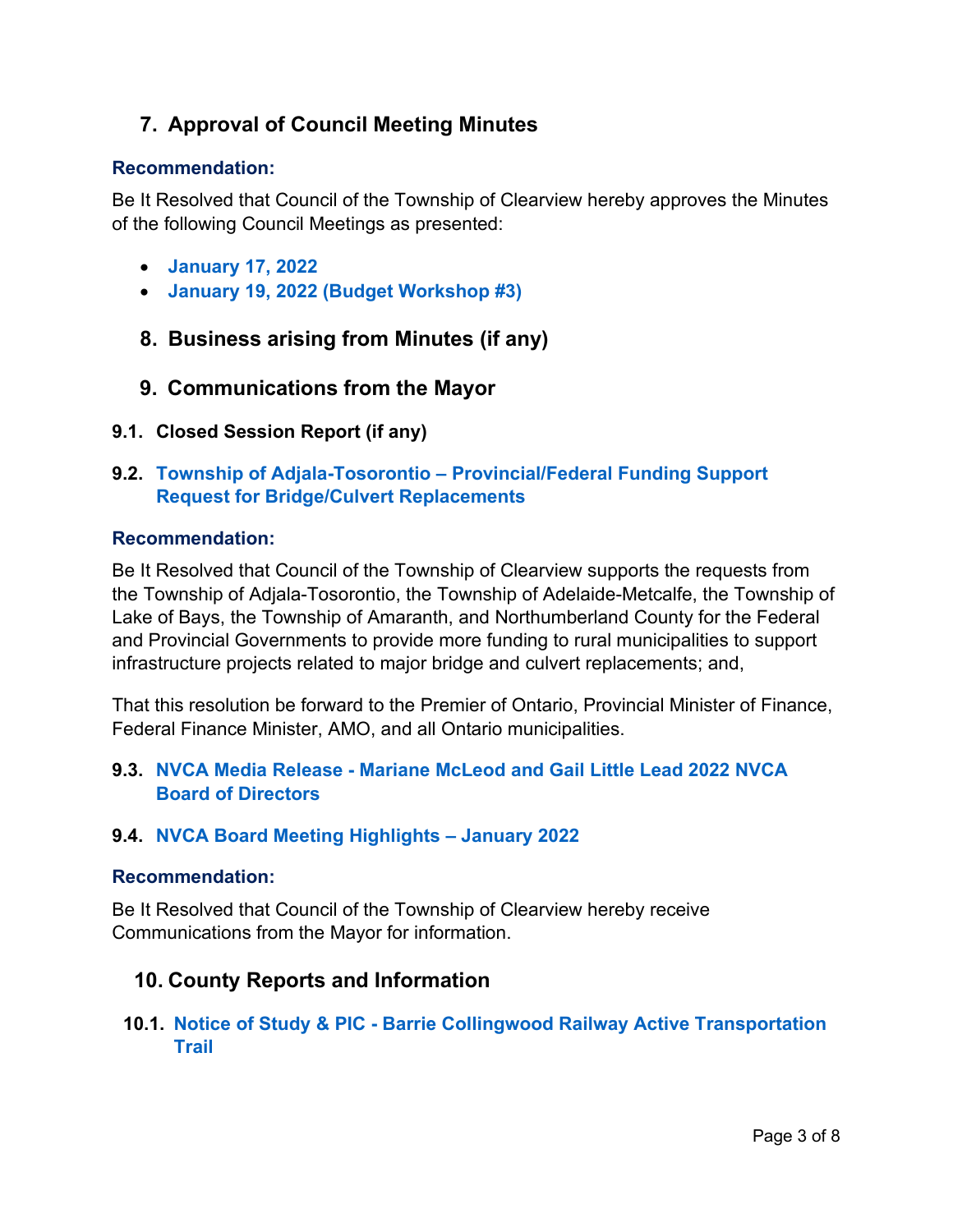### **10.2. Simcoe County – [Find your fit with a cart size that suits your household](https://www.simcoe.ca/CorporateCommunications/Pages/find-your-fit-with-a-cart-size-that-suits-your-household-needs.aspx)  [needs](https://www.simcoe.ca/CorporateCommunications/Pages/find-your-fit-with-a-cart-size-that-suits-your-household-needs.aspx)**

#### **Recommendation:**

Be It Resolved that Council of the Township of Clearview hereby receive County Reports and Information.

## **11. Council Reports and Community Announcements**

## **[COU-001-2022 Proclamation for Scout and Guide Week](https://www.clearview.ca/sites/default/files/uploads/publications/cou-001-2022_proclamation_scout_and_guide_week.pdf)**

#### **Recommendation:**

Be It Resolved that Council of the Township of Clearview hereby:

1) Receive report COU-001-2022 Proclamation Scout and Guide Week dated February 7, 2022; and,

Whereas February 21, 2022 to February 25 is Scout Guide week in Ontario;

Whereas the Founding Father of Boy Scouts**,** Lord Baden Powell's Birthday is February 22, 1857 and is celebrated world wide; and,

Whereas Boy Scouts had reached Canada by 1907 and The Canadian General Council of The Boy Scouts Association was incorporated by an Act of The Canadian Parliament on June 14, 1914; and,

Whereas an amendment to the act changed the name to Boy Scouts Of Canada and later in 2007 the name was changed to Scouts Canada; and,

Whereas there are 53,259 youth members and 16,885 volunteers across Canada and numerous members right here in Clearview; and,

Whereas The Girl Guide Movement was started By Baden Powell's Sister Agnes Baden-Powell and by 1912 Girl Guides had reached Canada;

2) Now Therefore, Council approves celebrating Scout and Guide week in Clearview Township by purchasing a Scout and Guide Flag to be flown at the Clearview Emergency Hub from February 21, 2022 to February 25, 2022, and that the cost to purchase the flags be funded through the Community Grants reserve.

#### **11.1. Ward Reports**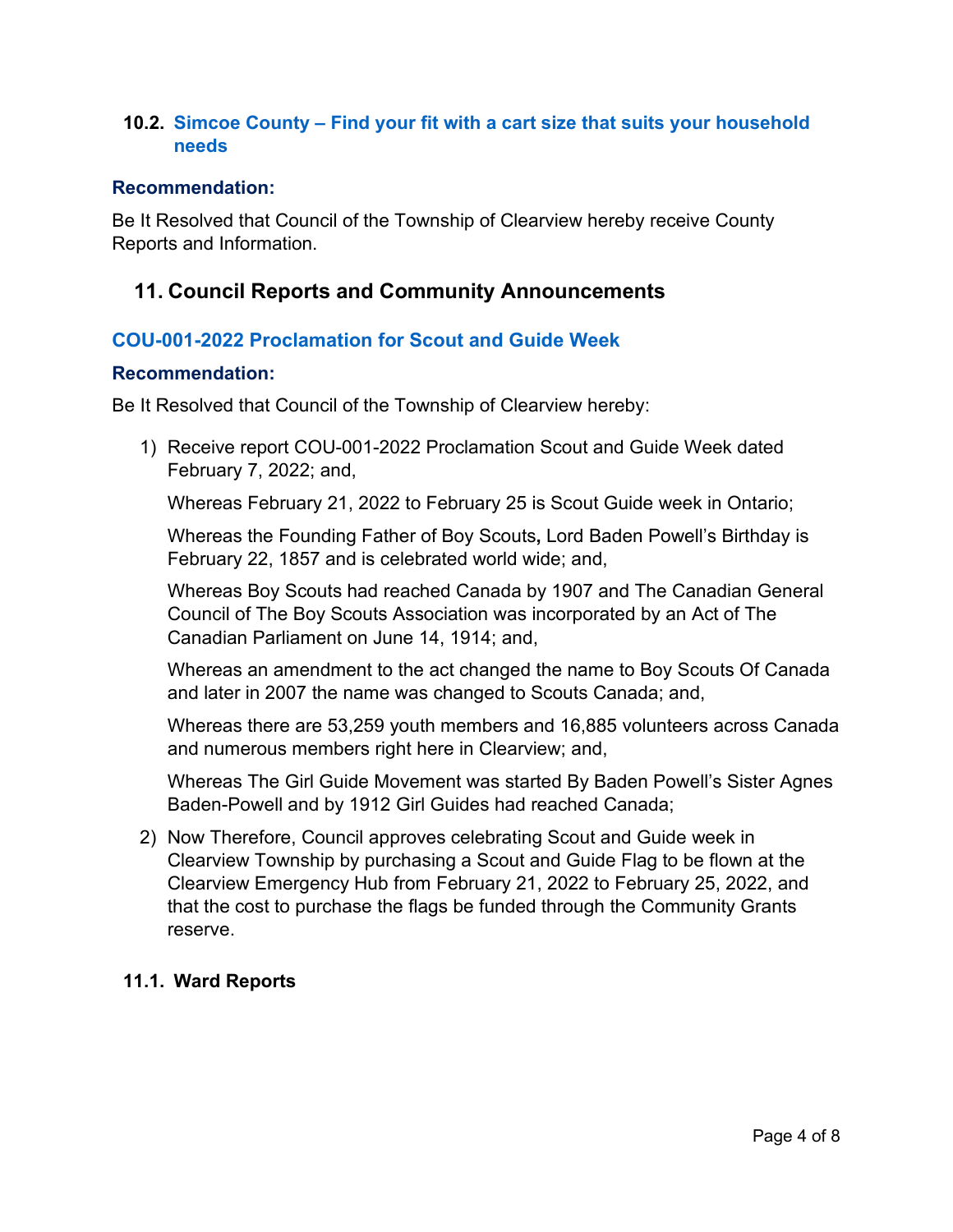## **12. Department Reports and By-laws**

## **Community Services**

## **[CS-003-2022 Committee of Adjustment January 2022 Report](https://www.clearview.ca/sites/default/files/uploads/publications/cs-003-2022_january_coa_report.pdf)**

#### **Recommendation:**

Be It Resolved that Council of the Township of Clearview hereby:

1) Receive report CS-003-2022 (COA January Report) dated February 7, 2022, for information.

### **CS-006-2022 [Zoning By-law Amendment –](https://www.clearview.ca/sites/default/files/uploads/publications/cs-006-2022_zoning_by-law_amendment_-_lift_of_hold_h21.pdf) Lift of Hold (H21)**

#### **Recommendation:**

Be It Resolved that Council of the Township of Clearview hereby:

- 1) Receive report CS-006-2022 (Zoning By-law Amendment Lift of Hold (H21) dated February  $7<sup>th</sup>$ , 2022; and,
- 2) That By-law 22-08 to lift the "Hold (H21)" symbol for the lands municipally known as 6372 County Road 9 and 2800 3/4 Sideroad and legally described as Pt. Lot 2, S  $\frac{1}{2}$  Lot 3 and N  $\frac{1}{2}$  Lot 3 and RP 51R42472 Pt 1 & 3, Concession 4 formerly in Township of Sunnidale, now in the Township of Clearview, be presented to Council for approval.

#### **CS-008-2022 Repeal Cannabis Interim Control By-law 20-64 & By-law 21-97**

**Removed from the Agenda on February 7, 2022 at 11:25 a.m.**

#### **Recommendation:**

Be It Resolved that Council of the Township of Clearview hereby:

- 1) Receive the report from the Director of Community Services CS-008-2022 dated February 7, 2022 regarding repealing Cannabis Interim Control By-law 20-64 and the extension By-law 21-97; and,
- 2) That a by-law be presented to Council for consideration to repeal Interim Control By-law 20-64 and 21-97 that prohibits cannabis cultivation and processing, pursuant to Section 38 of the Planning Act, R.S.O. 1990, c. P.13, as amended, on all lands located within the Township of Clearview.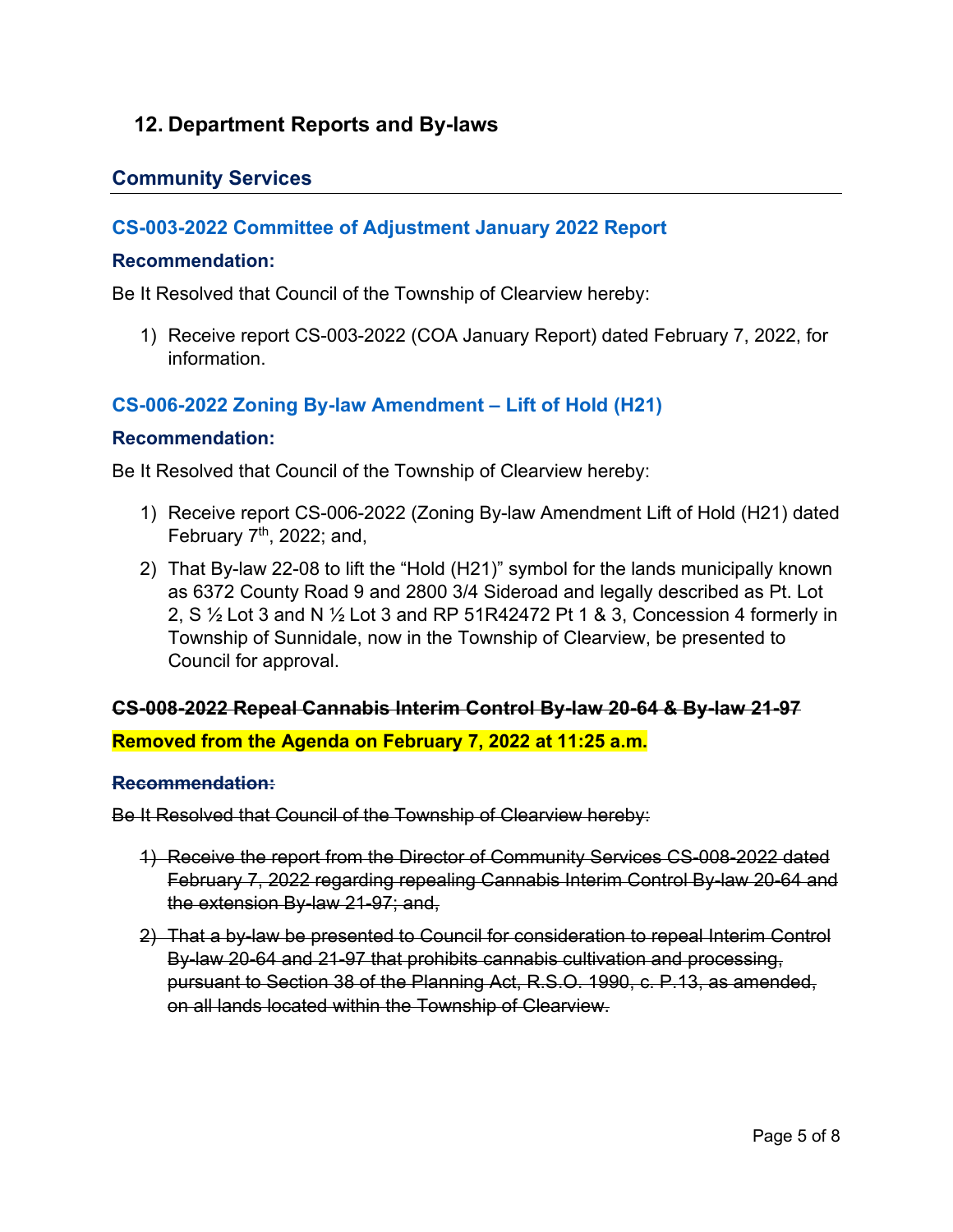#### **FIN-005-2022 [Provincial Gas Tax Agreement](https://www.clearview.ca/sites/default/files/uploads/publications/fin-005-2022_provincial_gas_tax_agreement.pdf)**

#### **Recommendation:**

Be It Resolved that Council of the Township of Clearview hereby:

- 1) Receives report FIN-005-2022, the Provincial Gas Tax Agreement dated February 7, 2022 for information; and,
- 2) Approves By-law 22-10 to enter into a Letter of Agreement with Her Majesty the Queen in right of the Province of Ontario, as represented by the Minister of Transportation and authorizes the Mayor and the Clerk to sign the Letter of Agreement on behalf of the Township of Clearview.

#### **[FIN-006-2022 Temporary Borrowing By-law 22-11](https://www.clearview.ca/sites/default/files/uploads/publications/fin-006-2022_temporary_borrowing_by-law_22-11.pdf)**

#### **Recommendation:**

Be It Resolved that Council of the Township of Clearview hereby:

- 1) Receive report FIN-006-2022 Temporary Borrowing By-law dated February 7, 2022 for information; and,
- 2) Approve the Temporary Borrowing By-law 22-11.

#### **Legislative Services/Clerk**

#### **[LS-005-2022 Committee of Adjustment Council Member Rep. Appointment](https://www.clearview.ca/sites/default/files/uploads/publications/ls-005-2022_committee_of_adjustment_council_member_rep._appointment.pdf)**

#### **Recommendation:**

Be It Resolved that Council of the Township of Clearview hereby:

- 3) Receive report LS-005-2022 (Committee of Adjustment Council Member Rep. Appointment) dated February 7, 2022; and,
- 4) That **All 2003** Council and the appointed as the Council Member Representative on the Committee of Adjustment for the year 2022; and,
- 5) That a by-law to amend Schedule "C" of the Board and Committee Appointment By-law 19-06 be presented to Council at the February 7, 2022 meeting.

#### **[LS-006-2022 Municipal Election 2022 –](https://www.clearview.ca/sites/default/files/uploads/publications/ls-006-2022_municipal_election_2022_-_restricted_acts_lame_duck.pdf) Restricted Acts (Lame Duck)**

#### **Recommendation:**

Be It Resolved that Council of the Township of Clearview hereby: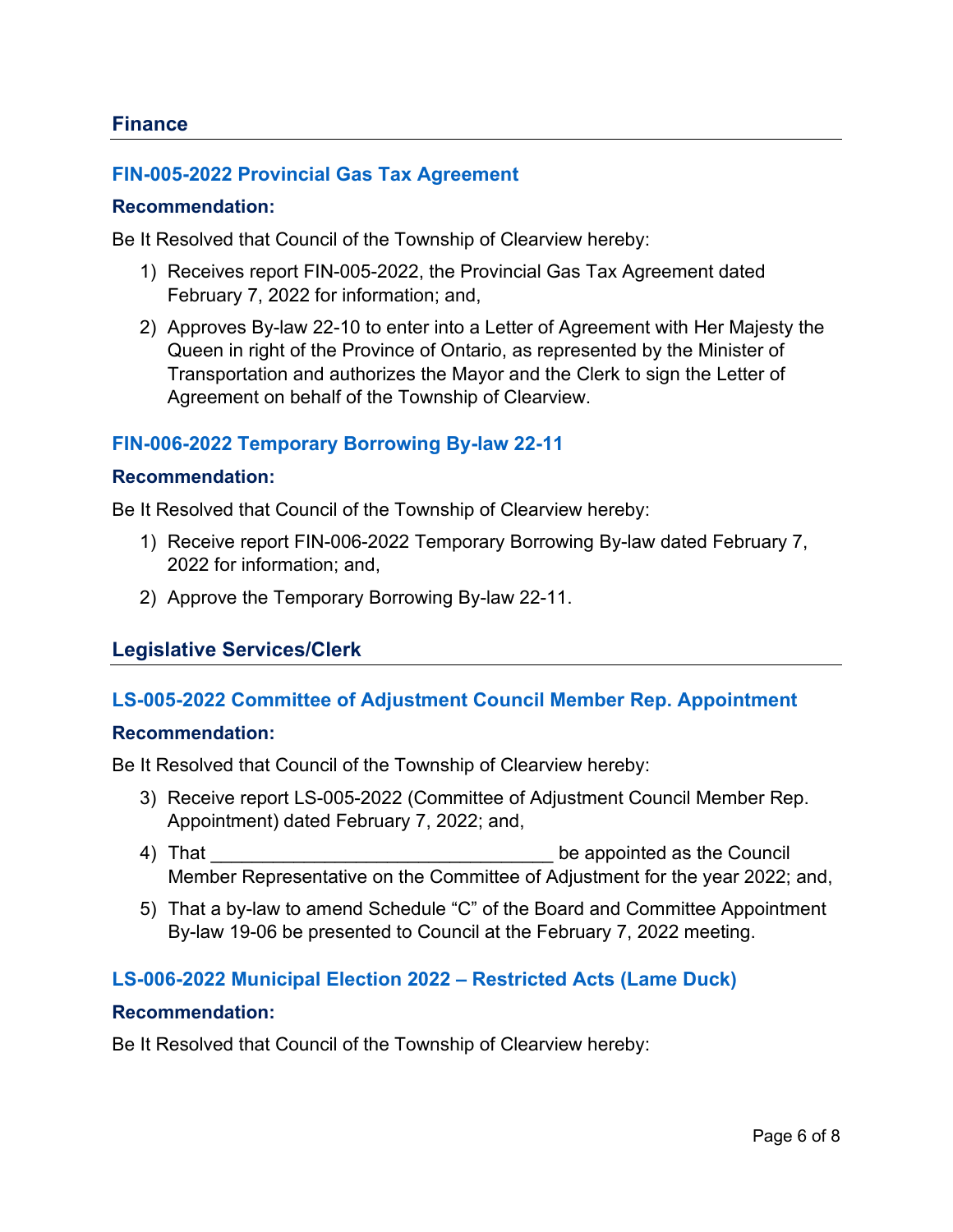- 1) Receive report LS-006-2022 (Municipal Election 2022 Restricted Acts Lame Duck) dated February 7, 2022; and,
- 2) That if Council is in a restricted position (Lame Duck) after Nomination Day (August 19, 2022), pursuant to section 275 of the Municipal Act, 2001, Council delegates authority to the Chief Administrative Officer to take action, where necessary, on certain restrictions listed in Section 275(3) of the Municipal Act, 2001 as follows:
	- (a) the appointment or removal from office of any officer of the municipality;
	- (b) the hiring or dismissal of any employee of the municipality;

(c) the disposition of any real or personal property of the municipality which has a value exceeding \$50,000 at the time of disposal;

(d) making any expenditures or incurring any other liability which exceeds \$50,000 (that have not already received budget approval); and,

- 3) That Council direct the Chief Administrative Officer to report on any actions taken under the restrictions listed in 275(3) of the Municipal Act, 2001, between Nomination Day and the commencement of the Council term; and,
- 4) That this delegation be finalized through a by-law to Council, with the delegation expiring on December 5, 2022.

## **By-laws**

# **22-07 Repeal Interim Control By-laws 20-64 and 21-97 (Cannabis Operations) Removed from the Agenda on February 7, 2022 at 11:25 a.m.**

#### **Recommendation:**

Be It Resolved that By-law 22-07, being a by-law to repeal Interim Control By-law 20-64 and extension By-law 21-97 to prohibit the use of land, buildings and structures related to cannabis operations, be presented and read a first, second and third time and finally passed this  $7<sup>th</sup>$  day of February, 2022.

## **[22-08 Zoning By-law Amendment –](https://www.clearview.ca/sites/default/files/uploads/publications/22-08_zba_lift_of_hold_h21_2800_3-4_sd_rd_6372_cty_rd_9.pdf) Lift Holding Symbol (H21)**

#### **Recommendation:**

Be It Resolved that By-law 22-08, being a by-law to regulate the use of land and the character, location and use of buildings and structures on lands municipally known as 2800 3/4 Sideroad and 6372 County Road 9, be presented and read a first, second and third time and finally passed this 7<sup>th</sup> day of February, 2022.